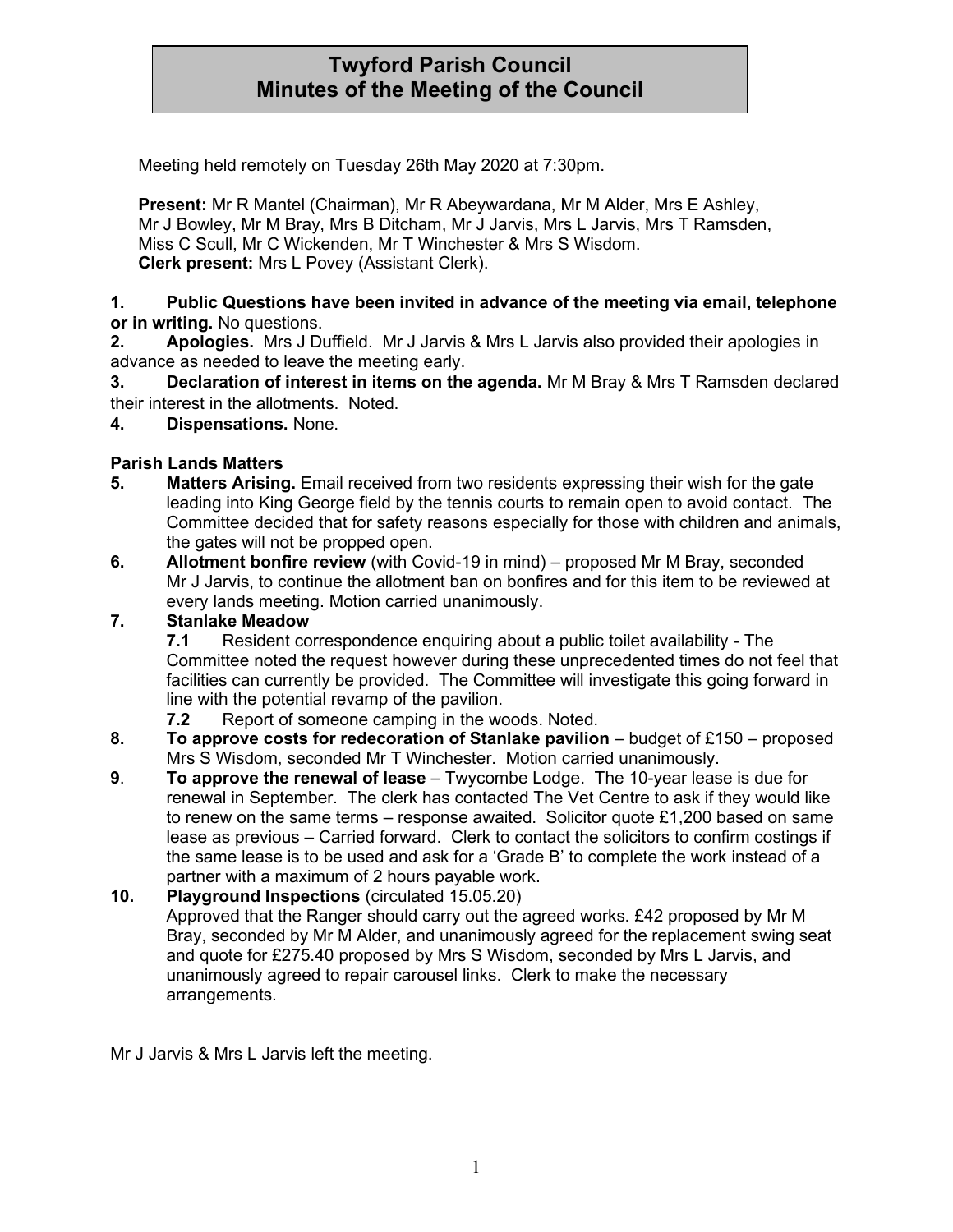# **Parish Lands Committee items to note:**

**1.** Castle Water changed billing to 6 monthly.<br>**2.** Quote sought for removal of the metal po

**2.** Quote sought for removal of the metal posts around tennis courts and KGVR (email to Steel Maker 15.05.20).

**3.** Quote accepted for shower valve works at Stanlake Pavilion awaiting date for works to be carried out (email to PJC 15.05.20).

**11. Minutes of the Full Council meeting held on 19th May 2020 (to be signed at a later date).** Approval of the minutes as a true and accurate record proposed Mr M Bray, seconded Mrs S Wisdom, motion carried nem con.

#### **12. Clerks report** no report.

**13. Review the current meeting cadence and structure** – Proposed by Mr M Bray, seconded by Mrs B Ditcham to review the meeting arrangements again in the meeting of the  $30<sup>th</sup>$  June 2020. Motion carried unanimously.

#### **14. Community Resilience program**

14.1 Twyford Arts and Crafts Festival 2020 – Mr R Abeywardana provided the committee with an update confirming that the festival has been launched and that a good amount of entries has already been received. Mr R Abeywardana proposed that the Council take part in a note of thanks to keyworkers and organisations. Mr R Mantel asked for all Councillors to send an email to the Clerk with their recommendation by Monday (1<sup>st</sup> June 2020). The Clerk will issue an email advising the Councillors of the word they are to hold enabling preparation ahead of the meeting on Tuesday  $2<sup>nd</sup>$  June. The Clerk is to hold the TPC logo. This will then be screen grabbed and uploaded. Clerk to advise Mr J Jarvis & Mrs L Jarvis.

The Assistant Clerk ran through the 'TWYFORWARD' budget. A budget of £2500 was agreed on the 28th April 2020. Of which, £850 has been paid to Julian Clark Creative Ltd for the graphics. Mrs B Ditcham proposed that the amount of  $£1400$  be paid to Ginger Stag Digital for the website work completed to date. Seconded by Mrs T Ramsden. Motion carried unanimously. The Committee discussed Ginger Stag Digital creating a slide show for photographs submitted by an individual telling their story rather than every photograph being entered as a separate entry. Mr T Winchester proposed that the quote for £280 be approved to complete this. Seconded by Mrs T Ramsden. Motion carried. The Assistant Clerk advised the Committee that the social media advertisement expires tomorrow ( $27<sup>th</sup>$  May 2020) and would they be minded in extending this? Mr J Bowley stated that as the costings etc are not on the agenda that this should not be discussed. Mr R Abeywardana stated that he would collate the costs for the flyers, posters, advertisements etc and bring it to the Committee next week for their consideration – carried forward.

14.2 Wokingham Community Hub update – Carried forward.

- **15. Communication & liaison with other groups within the Parish** None.
- **16. Items to be discussed at the next meeting** Mr T Winchester would like it to be considered whether a formal letter should be sent to the Government as an elected body following the recent event by Mr Dominic Cummings. The Committee agreed to put item on next week's agenda.
- **17. Date of next meeting: Tuesday 2nd June 2020**

# **Full Council items to note:**

# **1. Correspondence circulated by email:**

- **1.1** WBC Death Data and Care home support (circulated 13.05.20)
- 1.2 WBC Leaders response to questions (circulated 13.05.20)
- 1.3 John Halsall Members update Tuesday May 12, 2020 (circulated 13.05.20)
- 1.4 LGA Zoom webinar invite for LGPS employers (circulated 13.05.20)